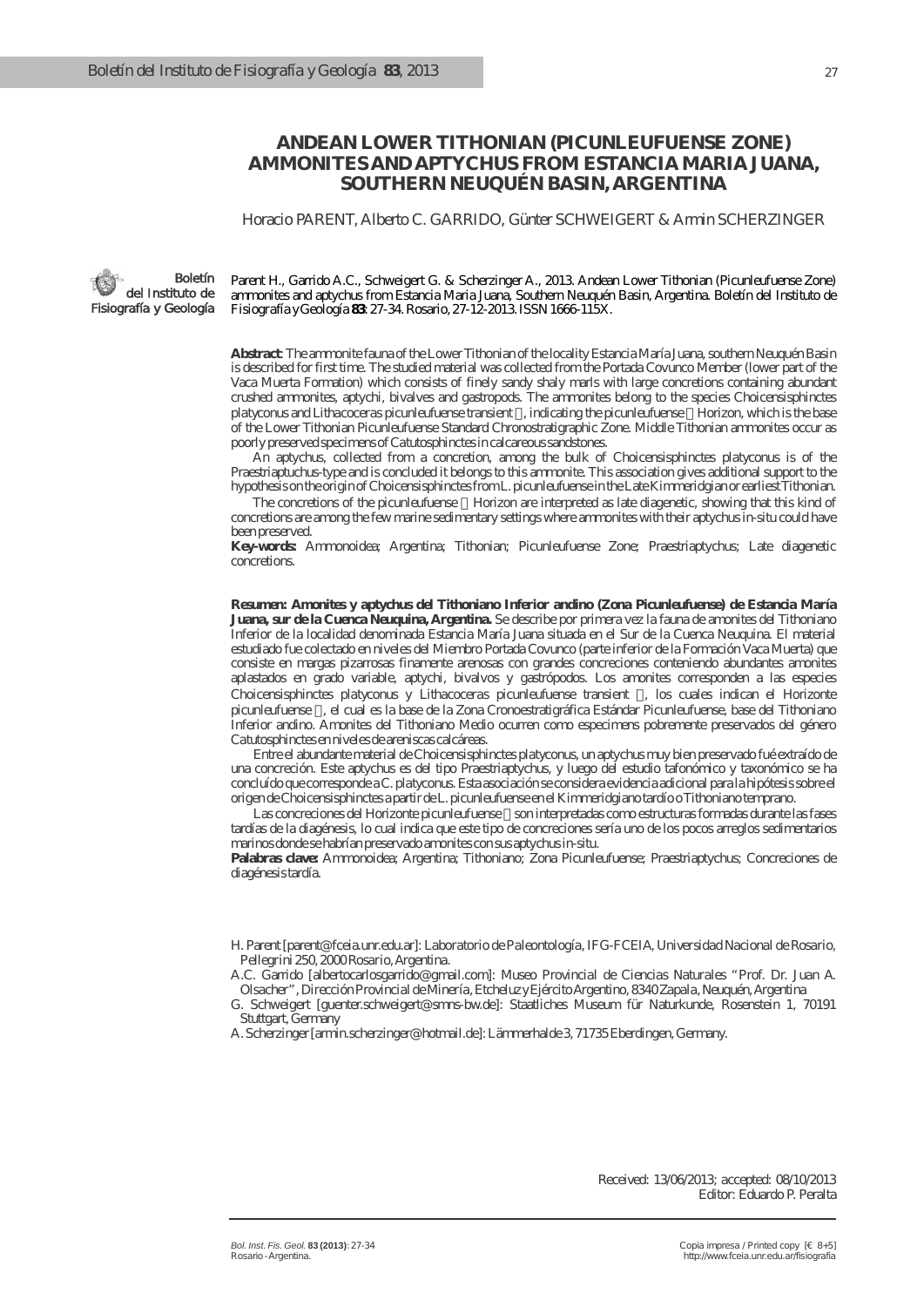Chilei Paraguay Bolivia

## **INTRODUCTION**

The Andean Neuquén Basin is emplaced through W-Central Argentina and a small part of Central Chile. Its southern end is delimited by a distinctive basement structure called the Huincul Arch (Dorsal de Huincul, see Fig. 1; De Ferraris 1947). This sector of the basin is usually denominated Picún Leufú Sub-Basin and has a Tithonian marine record of variable thickness, mainly represented by the Vaca Muerta, Carrín Curá, and Picún Leufú formations. The latter two units pass gradationally from the bituminous sandy shales and calcareous ne-grained sandstones of the Vaca Muerta Fm into near-shore green sandstones and platform limestones respectively (Leanza & Hugo 1997, Leanza et al. 2003).

The lowermost Tithonian, typically represented in the Picún Leufú Sub-Basin by the Portada Covunco Mb of the Vaca Muerta Fm (Parent et al. 2013), is well characterized by an ammonite assemblage widely recorded throughout the basin, lying below the so called "Mendozanus Zone" (Parent, Garrido et al. 2011). Hitherto this latter zone was considered representing the earliest part of the Tithonian in the basin and correlated with the Darwini Zone or timeequivalent units of Europe (e.g., Leanza 1981 and references therein). These ammonites conform the guide-assemblage of the Picunleufuense Standard Chronostratigraphic Zone (Picunleufuense Z. hereafter) in Picún Leufú (Fig. 1) with the *picunleufuense* Horizon as its base, likely more or less equivalent to the base of the Hybonotum Zone in the Tethys and adjacent Submediterranean. The guide assemblage of the *picunleufuense* Hz. consists of the species Lithacoceras picunleufuense transient *Choi c ensisphinc t e s plat y conus*, *Catutosphinc t e s guenenakenensis* (the three taxa de ned in Parent, Garrido et al. 2011) and *Cieneguiticeras perlaevis*(Steuer, 1897; see Parent et al. 2010).

*C. platyconus*is considered as the earliest representative of the genus and most likely originated from *L. picunleufuense* (Parent, Garrido et al. 2011). Evidence supporting this liation comes both from morphologic resemblance and geographic and stratigraphic cooccurrence. The aptychi of the Tethyan Lithacoceratinae are rather well known (Oppel 1863, Schweigert 1998, 2000) and it has been argued recently that aptychi are multifunctional organs of high taxonomical value in Ammonoidea systematics (Parent et al. in print). Thus, the recognition of the aptychi of *Choicensisphinctes* would be an important additional evidence for its liation.

We have sampled the Tithonian rocks of the Vaca Muerta Fm in the locality known as Estancia María Juana (EMJ hereafter; see Fig. 1), south of Cordón de la Piedra Santa (see Leanza et al. 2003: g. 2). Only beds of the Lower Tithonian Picunleufuense Z. have yielded ammonites in abundance, mainly *L. picunleufuense*, *C. platyconus* and a well preserved aptychus (Praestriaptychus) beside others preserved as fragments. The purpose of this report is to describe this material, mainly the monotypic assemblage of *C. platyconus* to which the aptychus is assigned. The age of the Portada Covunco Mb (lower Vaca Muerta Fm) in the study area and the taphonomy and implications in the preservation of aptychi are discussed.

#### **STRATIGRAPHY**

The study area is located in the southern Neuquén Basin

71º 69º 38º *Zapala* Cerro Granito<br>Cerro Lotena<br>Calcome *Neuquén* P. Covunco *Chos Malal* Picún Leufú Melehué *Catan Lil* **CHILE ARGENTINA** 100 km z<br>õ Agrio Río Grande 34º Argentina **Brasi** Uruguay **I. Malvinas** Océano Atlántico Pacific Ocean *Rincón de los Sauces* Río Barrancas Río Neugu Sierra Vaca Muerta E HUINCUL DORSAL D **Estancia María Juan** Pampa Tril

36º

**Figure 1.** Southern Neuquén Basin (gray area) with indication of the studied locality Estancia María Juana (marked with a star) and others cited in text (modied from Parent et al.  $2013$ ).

(Fig. 1), in the region called Fortín 1° de Mayo. The geology of this region and its environs has been studied by Groeber (1918, 1929), Digregorio (1972), Turner (1973, 1976), Leanza & Leanza (1979) and Leanza (1992), among others. More recently Leanza et al. (2003) have published a detailed geological description.

The outcrops of the Vaca Muerta Fm in the studied locality are mostly covered by modern sediments. Only the basal beds of this unit (latest Kimmeridgian?-lower Tithonian) have provided fossils moderately abundant and well preserved, although they are crushed. The lithology of the Middle Tithonian, which outcrops poorly in the studied locality, consists of sandstones with very scarce and poorly preserved specimens of *Catutosphinctes* sp. in isolated concretions. The Upper Tithonian was not recognized in our sampling area. The main lithological features and fossils are as follows (Fig. 2), from below:

- From the calcareous bed EMJ-1 (0.1 m) comes a specimen of *Choicensisphinctes platyconus*, the only fossil observed.

- From the nely sandy, shaly marl bed EMJ-2 (0.8-1.0 m) comes the bulk of the material described, consisting of *C. platyconus* only. Additionally there occur: (1) abundant small oysters, loose and adhered to the anks of outer whorls and the umbilicus of almost all the ammonites, (2) abundant fragments of indeterminate bivalves, and (3) sparse adult and juvenile specimens of the gastropod *Exelissa*? *arcuatoconcava* Gründel & Parent, 2001.

- The bed EMJ-3 (0.05 m) is a thin bank of unfossiliferous sandstone.

- From the nely sandy, shaly marl bed EMJ-4 (0.1-0.2 m) comes abundant but fragmentary *L. picunleufuense* transient , conforming also in this case a monotypic assemblage.

- The beds EMJ-1-EMJ-4 can be attributed to the Lower Tithonian Picunleufuense Zone, discussed below. The upper part of the studied section is poorly exposed and the lithology differs signi cantly. Above the bed EMJ-4 follow nely sandy siltstones (EMJ-5) which are mostly covered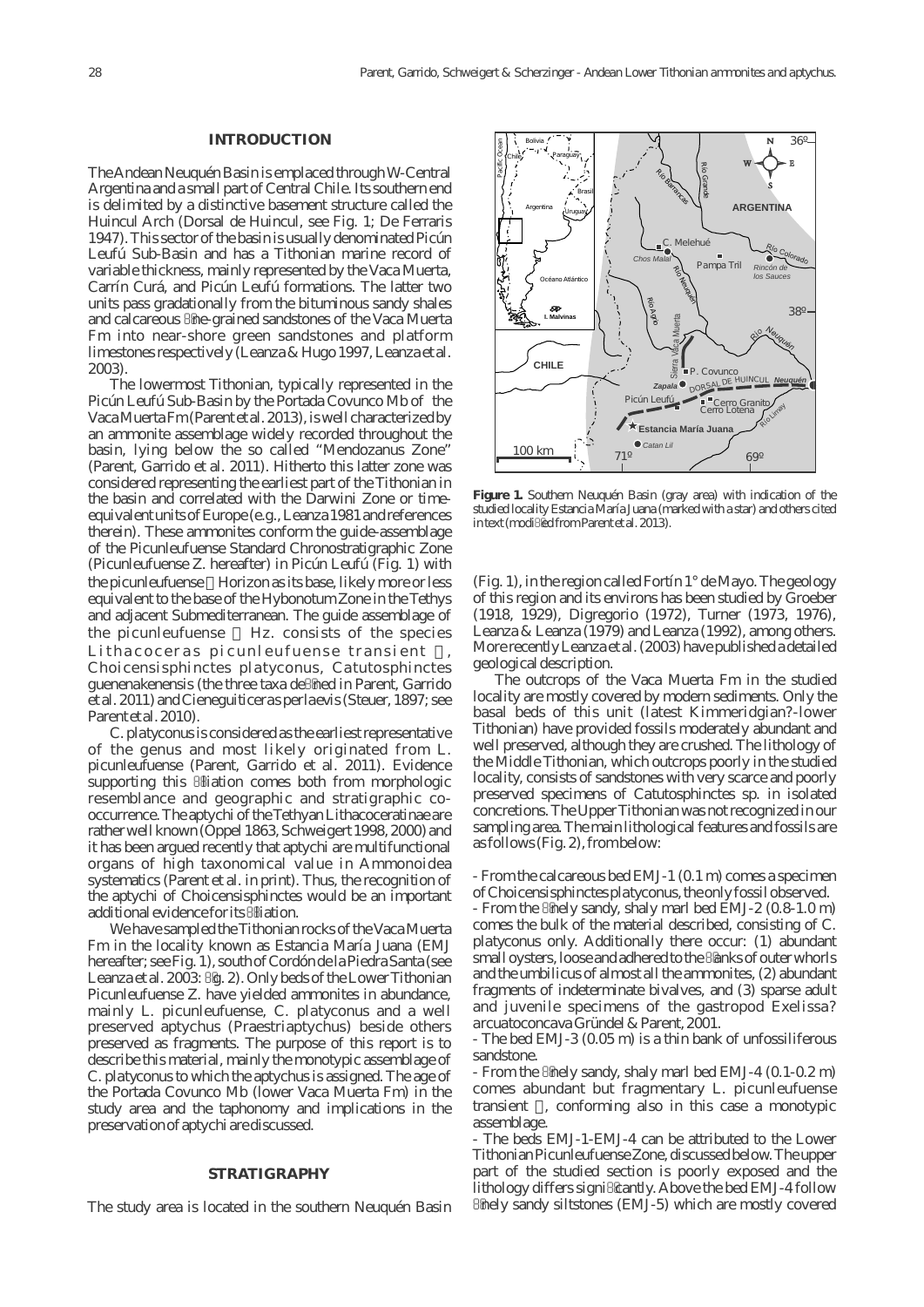

**Figure 2**. Log-section, fauna and litho- and chronostratigraphic classications of the studied outcrop at Estancia María Juana. Beds cited in the text with the number preceded by the abbreviation of the locality name: EMJ. Local chronostratigraphic classication based on Leanza (1981) and Parent, Garrido et al. (2011). Broken lines indicate non-standard boundaries or tentative correlations.

and unfossiliferous. The top of the section is observed in a nearby exposure at the opposed hill, consisting of a thick transect of calcareous sandstones with concretions (EMJ-6) yielding scarce and poorly preserved specimens of *Catutosphintes* sp. suggesting the Zitteli or Proximus zones of the Middle Tithonian.

# **Taphonomy of ammonites and aptychi from bed EMJ-2**

The large concretions of bed EMJ-2 are ellipsoidal with the major axis parallel to the bedding plane; the layers inside and outside are planar and run parallel to the surrounding sediment layers, with no deformation inside or outside. The ammonites occur mostly as crushed impressions and in some cases with most of the test lost. The aptychus preserves the calcitic mineralized sheet. Oyster shells are abundant and well preserved. Those attached to ammonites are the smaller ones and partially crushed. Outside of the concretions ammonites and oysters are rather scarce but preserved under identical conditions; such oysters are mostly uncrushed.

Ammonite shells had been originally chie y aragonitic,

whereas the corresponding aptychi had been calcitic (*e.g.* Hall & Kennedy 1967). Oyster shells are mostly calcitic although aragonite can be also present in some species (Stenzel 1971). These bivalves attach, invariably by their left valve, at least during early life cycle, whereas adults mostly have a free life-style (Stenzel 1971).

After deposition, compaction of sediments would have crushed most of the fossils and during early diagenesis the aragonite of the ammonite shell has been replaced by calcite, considering that aragonite is much more soluble than calcite. Oysters would have not been dissolved signi cantly because of their calcitic composition. Following Marshall & Pirrie (2013) it can be interpreted that these concretions were formed during late diagnesis. Late diagenetic concretions would have enabled the preservation of aptychus and ammonite shells together.

# **SYSTEMATIC PALAEONTOLOGY**

*Conventions*.- The described material is housed in the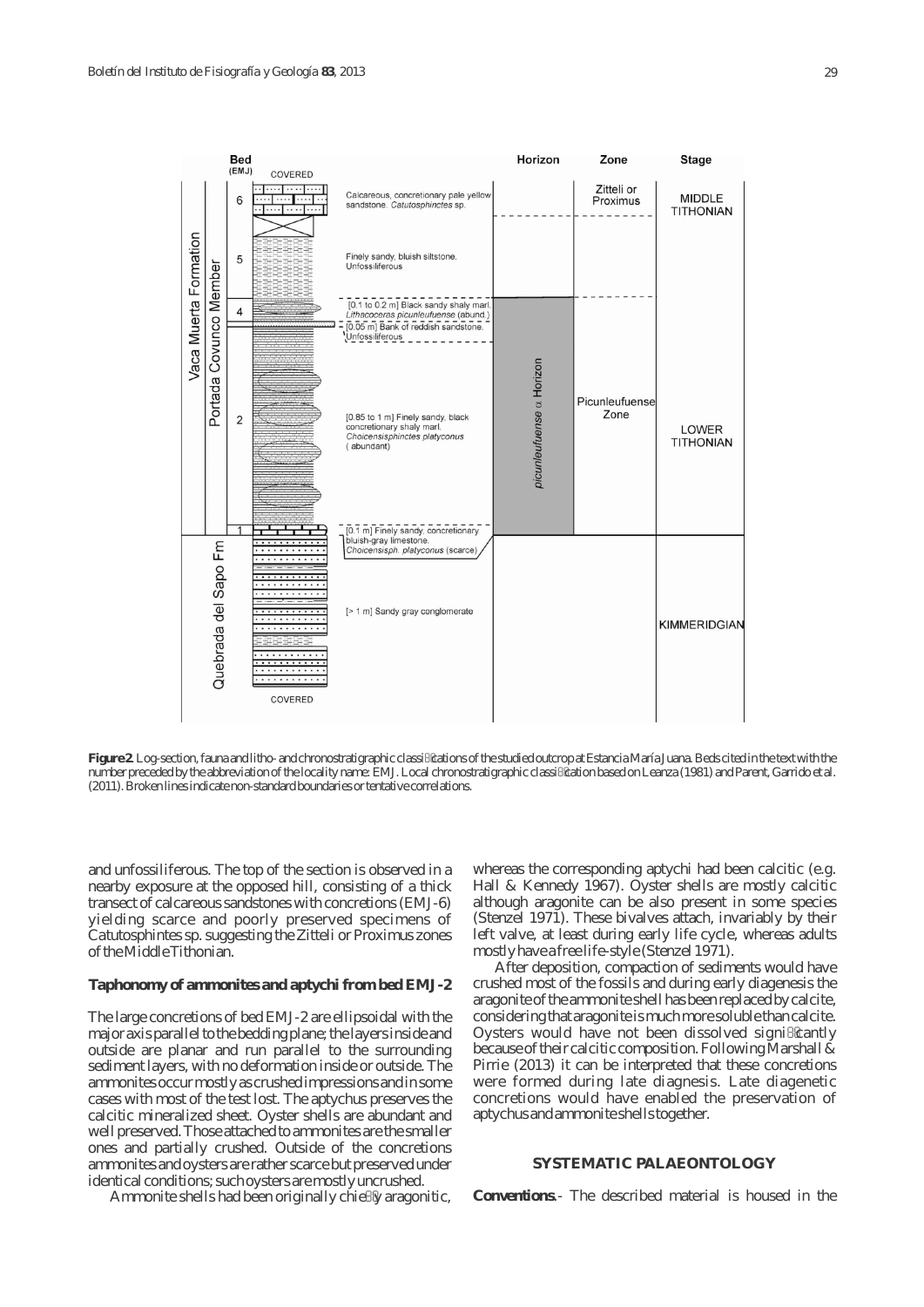

**Figure 3**. Dimensions of aptychus (see text). Adult valve (last folds or ribs crowded) of the Praestriaptychus of a *Lithacoceras* sp., regured from Oppel (1863: pl. 74: 2).

collections of the Museo Provincial de Ciencias Naturales "Prof. Dr. Juan A. Olsacher", Zapala (MOZ-PI); collection numbers of the gured specimens are given in the gure captions. Macroconch (female): [M], microconch (male): [m]. Dimensions measured: diameter (*D*), diameter at the last adult septum  $(D_{\text{ls}})$ , nal adult diameter at peristome  $(D_{\text{p}})$ , umbilical width  $(U)$ , whorl width  $(W)$ , whorl height  $(H_1)$ , and whorl ventral height  $(H_2)$ , all given in millimeters [mm]. Number of primary (*P*) and ventral (*V*) ribs per half whorl. Dimensions of the aptychi (Fig. 3) are indicated as de ned by Trauth (1930, 1931), on the basis of a reference axis along the symphysis to refer orthogonal dimensions of the maximum length  $(L_{\lambda})$ , maximum width  $(W_{\lambda})$  and its height on the symphysal axis  $(H_w)$ .

## **Superfamily Perisphinctoidea Steinmann, 1891 Family Ataxioceratidae Buckman, 1921 Subfamily Lithacoceratinae Zeiss, 1968**

**Genus** *Lithacoceras* **Hyatt, 1900** Type species: *Ammonites ulmensis* Oppel, 1858; by OD.

## *Lithacoceras picunleufuense* **Parent, Garrido, Schweigert & Scherzinger, 2011**

*Remarks*.- For synonymy see Parent, Garrido et al. (2011). This species, only recorded from bed EMJ-4, occurs in abundance and forms a monotypic assemblage, but the specimens are very fragmentary. The style and density of ribbing and the involution allow to identify the species clearly and to discriminate it as the early transient . The species ranges all throughout the Picunleufuense Zone all along the Neuquén Basin; in some localities, *e.g.* Pampa Tril (description to be published elsewhere), it can be observed a succession of several morphotypes or transients.

#### **Genus** *Choicensisphinctes* **Leanza, 1980** Type species: *Perisphinctes choicensis* Burckhardt, 1903; by OD.

#### *Choicensisphinctes platyconus* **Parent, Garrido, Schweigert & Scherzinger, 2011** Fig. 4A-G

#### *Synonynmy.-* See Parent, Garrido et al. (2011).

*Material*.- Twenty specimens from concretions of bed EMJ-2, all of them more or less crushed: 5 microconchs, 14 macroconchs, 1 aptychus. A well preserved adult macroconch from bed EMJ-1.

*Description*.- Shell. Macroconch: largest adult preserved at  $D = 123$  mm with half whorl of bodychamber (Fig. 4A); estimated  $D<sub>n</sub> = 150$  mm. Phragmocone moderately involute and densely ribbed. Primary ribs arise from the umbilical wall being slightly curved forward on the lower third of the

ank, wherefrom they divide into two or three secondaries. From about  $D = 30-50$  mm the ribbing is more irregular and some isolated virgatotomes and polyschizotomes appear, generally associated with constrictions (Fig. 4A, F). The adult bodychamber is covered by strong and slightly prosocline primaries which, on the middle of the ank, divide into sheaves of 6-12 very ne secondaries that cross the venter evenly spaced but fade out towards the peristome. The specimen shown in Fig. 4A has  $P = 12$  at  $D = 103$  mm.

The specimen from bed EMJ-1 is the only one preserved three-dimensionally (Fig. 4G). It consists of a macroconch with the beginning of the bodychamber slightly uncoiled and strongly variocostate towards the peristome (Fig.  $4G_3$ ). The whorl section is subrectangular to suboval, higher than wide, with well rounded venter. Behind the last septum there are two closely spaced transitional or preadult peristomes (Fig. 4G<sub>2</sub>, arrows). At last septum:  $D_{1s} = 60$  mm,  $U/D = 0.30$ ,  $W/D = 0.30, W/H_1 = 0.78.$ 

Microconch: Largest specimen  $D<sub>p</sub> = 77$  mm, with complete bodychamber and lateral lappets (Fig. 4B); about half the size of the adult macroconch. The ornamentation of the phragmocone is identical to that of the macroconch at comparable diameters. The bodychamber remains almost unchanged in sculpture. Close to the peristome develops the complex typical sculpture of the microconchs of the type material of the species. It consists of a varicose primary rib preceded by a virgatotome and a well-marked constriction just behind the peristome. Two rather small lateral lappets are projected from the peristomatic border from about the middle of the anks. The best preserved specimen (Fig. 4B) has  $P = 21$  and  $V = 80$  at  $D = 72$  mm.

Aptychus (Fig. 4C): Both valves well preserved and complete, slightly crushed. The lower face is visible; the outline of each valve is broad subtriangular with a straight symphysis and well-rounded borders. The surface is covered with concentric folds parallalel to the lateral margin, re ecting growth steps. All folds are regularly spaced from the apex up to the outer or ventral margin. Dimensions:  $L_A = 10$  mm,  $W_A = 7$  mm,  $H_w = 6$  mm.

*Remarks and comparison*.- The sample from bed EMJ-2 conforms a monotypic ammonite assemblage with a somewhat lower individual variation than in the coeval material from the type locality Picún Leufú (Parent, Garrido et al. 2011). Indeed, all the specimens from bed EMJ-2 match in every detail of shell-shape and sculpture with the morphotypes B, C or D de ned in the lower Picunleufuense Zone, *picunleufuense* Hz. of Picún Leufú (Parent, Garrido et al. 2011: 67, gs. 14-16, 19), including the holotype (a macroconch) and microconchs.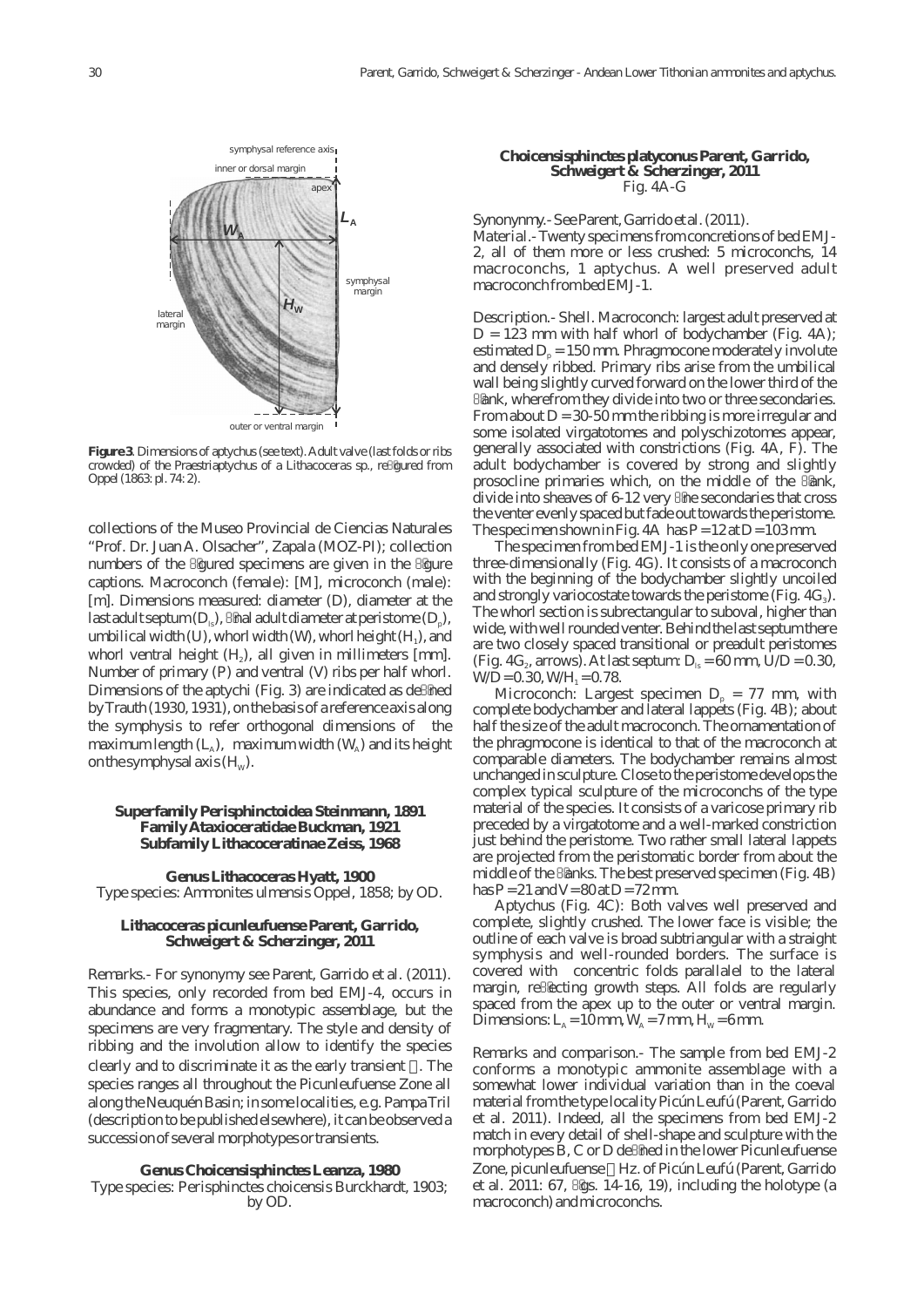

**Figure 4.** *Choicensisphinctes platyconus* Parent, Garrido, Schweigert & Scherzinger, 2011; Est. María Juana, *picunleufuense* Horizon, Picunleufuense Zone, Lower Tithonian. **A:** Almost complete adult [M] (MOZPI 9573), bed EMJ-2. **B:** Complete adult [m] with lappets (MOZPI 9582), bed EMJ-2. **C:**  Aptychus (Praestriaptychus type) (MOZPI 9586), bed EMJ-2; nat. size  $(C_2)$  and double size  $(C_1)$  views.  $D:$  Juvenile [M] (MOZPI 9585) with oysters in the umbilicus, bed EMJ-2. **E:** Peristome of an adult [m] with lappets (MOZPI 9569), EMJ-2. **F:** Juvenile [M] with part of the bodychamber (MOZPI 9572), EMJ-2. **G:** Phragmocone  $(G_1-G_2)$  and part of bodychamber  $(G_3)$  of an adult [M] (MOZPI 9587), bed EMJ-1; arrows indicate preadult peristomes. All natural size  $(x1)$  except  $C_1(x2)$ ; the bar represents 10 mm length in all cases except  $C_1$ . The asterisk indicates the last septum or base of the bodychamber.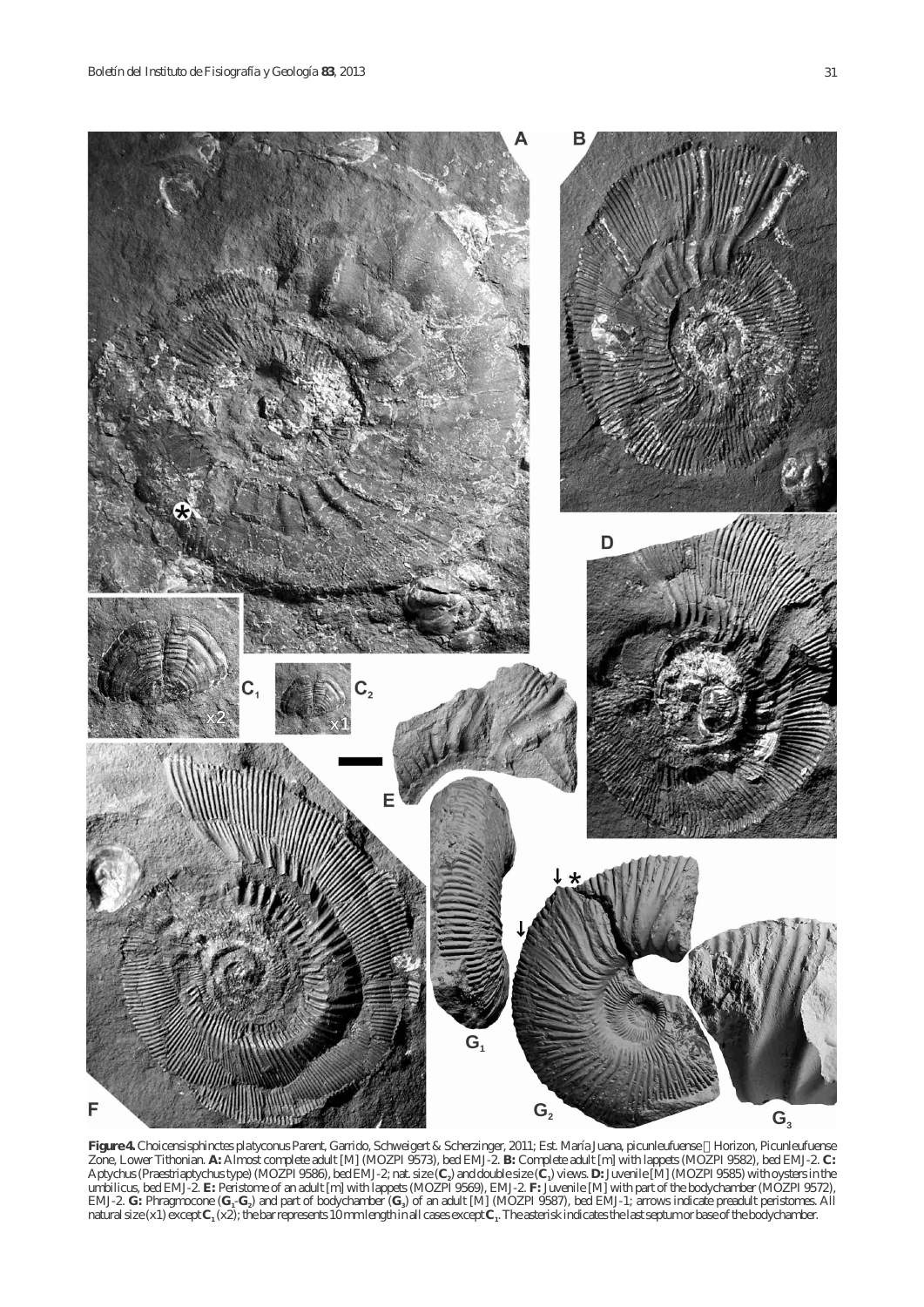The Praestriaptychus described was found lying few centimeters besides of a macroconch of *C. platyconus* in the same fracture plane of a large concretion. Correspondence between this aptychus and *C. platyconus* can be assumed since the concretions contain a monotypic assemblage of this ammonite. Moreover, the outline of the two-valved aptychus ts with the general outline of *C. platyconus* at about  $D = 45-60$  mm with the arrangement shown by Westermann (1954: g. 32; 1990: g. 5), between the venter of the preceding whorl and the ventral wall of the bodychamber.

The present Praestriaptychus is smaller but otherwise indistinguishable from that assigned to *Lithacoceras ulmense* by Oppel (1863: pl. 74: 4; re gured herein in Fig. 3), and similar to that of *Lithacoceras fasciferum* (Neumayr, 1873) gured by Schweigert (1998: pl. 7: 1) from the Late Kimmeridgian *hoelderi* Hz. of the Nusplingen Plattenkalk, although this latter is almost smooth. The specimen illustrated by Oppel most likely belongs to a *Lithacoceras*, but not to *L. ulmense* as Oppel suggested, because the specimen is from the Solnhofen Lithographic Limestones, where *L. ulmense* does not occur The Praestriaptychus of the corresponding microconchs of *Lithacoceras* (genus *Silicisphinctes* Schweigert & Zeiss, 1998) is very similar to that of the macroconchs but somewhat slender and warped from a shoulder along the growth axis (see Schweigert 1998: pl. 10: 1), suggesting sexual dimorphic differences. Praestriaptychus is well-known as belonging to *Lithacoceras/Silicistphinctes* in the late Kimmeridgian and early Tithonian (Trauth 1937, Schweigert 1998) whereas the aptychus of the closely allied early Tithonian *Eurvirgalithacoceras* [M]/*Subplanites* [m] is of the Strigogranulaptychus-type (Schweigert 2000). The association of Praestriaptychus with *C. platyconus* is in accord with the proposed origin of the latter from *Lithacoceras*, likely *L. picunleufuense* in the latest Kimmeridgian or earliest Tithonian (Parent, Garrido et al. 2011).

# **BIOSTRATIGRAPHY AND TIME-CORRELATION**

The ammonites described indicate that the base of the Vaca Muerta Fm in the study area belongs to the lowermost Tithonian Picunleufuense (Standard Chronostratigraphic) Zone, *picunleufuense* Hz. (Fig. 2). The present material of *C. platyconus* perfectly matches with the main morphotypes of the species in Picún Leufú, only the rare morphotype A (Parent, Garrido et al. 2011: g. 17) seems to be not represented in our sample. Another species of the characteristic assemblage of this horizon is *L*. *picunleufuense* transient which occurs in bed EMJ-4. These two ammonites, although occurring in subsequent beds, are considered being an assemblage allowing to recognize the *picunleufuense* Hz., the base of the Picunleufuense Zone. This assignation can be safely assumed because of the matching of the specimens of *C. platyconus* and *L. picunleufuense* (transient with the type material, even when the species of *Catutosphinctes* and *Cieneguiticeras*, which also conform the characteristic assemblages of the horizons of the zone (see Parent, Garrido et al. 2011 and Parent, Scherzinger et al. 2011: g. 40), have not been recorded in beds EMJ-1-EMJ-4. Ammonites of the overlying beds or from the upper part of the section suggest the Zitteli Zone or Proximus zones by the aspect of the poor material assigned to *Catutosphinctes*sp.

Leanza et al. (2003) have indicated the occurrence of a more complete ammonite succession in the area. The oldest ammonites these authors mentioned are *Choicensisphinctes choicensis* and "*Virgatosphinctes*" *andesensis* (Douvillé, 1910), attributed to the "Mendozanus" Zone. This zone is under revision since the assemblage of its nomial species has been recorded as associated with *Pseudolissoceras zitteli* (Burckhardt, 1903), indicative of the overlying Zitteli Zone in several localities within the Neuquén Basin (see discussion in Parent, Garrido et al. 2011 and Parent, Scherzinger et al. 2011). The Zitteli Zone has been indicated by the occurrence of the index species (Leanza et al. 2003) which we have not found. Finally the latter authors have indicated the Proximus Zone by the occurrence of *Catutosphinctes proximus*(Steuer, 1897). This latter species is a perfect representative of the genus *Catutosphinctes* Leanza & Zeiss, 1992 (see Parent, Scherzinger et al. 2011, Parent et al. 2013), assigned by Leanza et al. (2003) to the Indo-Madagascan late Tithonian Himalayitid genus *Aulacosphinctes* Uhlig, 1910.

#### **CONCLUSION**

The base of the Vaca Muerta Fm in Estancia María Juana (Picun Leufú Sub-basin, southern Neuquén Basin) contains ammonites diagnostic of the *picunleufuense* Hz.: *Choicensisphinctes platyconus* and *Lithacoceras picunleufuense* transient . This faunal horizon is the base of the Picunleufuense (Standard Chronostratigrphic) Zone at the base of the Andean Lower Tithoian. It is thus older than previously suggested datations by Leanza et al. (2003).

The attribution of Praestriaptychus to *Choicensisphinctes*, at least to the early forms, gives clear support to the inclusion of this genus in the subfamily Lithacoceratinae. Moreover, it supports the derivation of *Choicensisphinctes* from *Lithacoceras* as proposed by Parent, Garrido et al. (2011). The segregation of the ammonites of beds EMJ-2 and EMJ-4 in respectively two monotypic assemblages in the short term implied by a faunal horizon, could be due to changes in the local ecological conditions as suggested by the thin bank of sandstone (bed EMJ-3) intercalated.

Late diagenetic concretions seem to be one of the few types of marine sedimentary settings where ammonites with their aptychus in-situ would have been preserved.

**Acknowledgements:** A. Greco (Universidad Nacional de Rosario, Argentina) and G. Westermann (Burlington, Canada) for discussion and advice. Facultad de Ingeniería (Universidad Nacional de Rosario) and Dirección Provincial de Minería (Gobierno de la Provincia del Neuquén) funded the eld work. Vasily Mitta (Moscow) and a further anonymous reviewer contributed to enhance the original manuscript as reviewers of the journal.

#### **REFERENCES**

- Buckman S.S., 1919-1921. Yorkshire type ammonites. Wesley & Son edit., London, vol 3: 5-64.
- Burckhardt C., 1903. Beiträge zur Kenntnis der Jura- und Kreideformation der Cordillere. *Palaeontographica* **50**: 1-144.
- De Ferrariis C., 1947. Edad del arco o Dorsal antigua del Neuquén oriental de acuerdo con la estratigrafía de la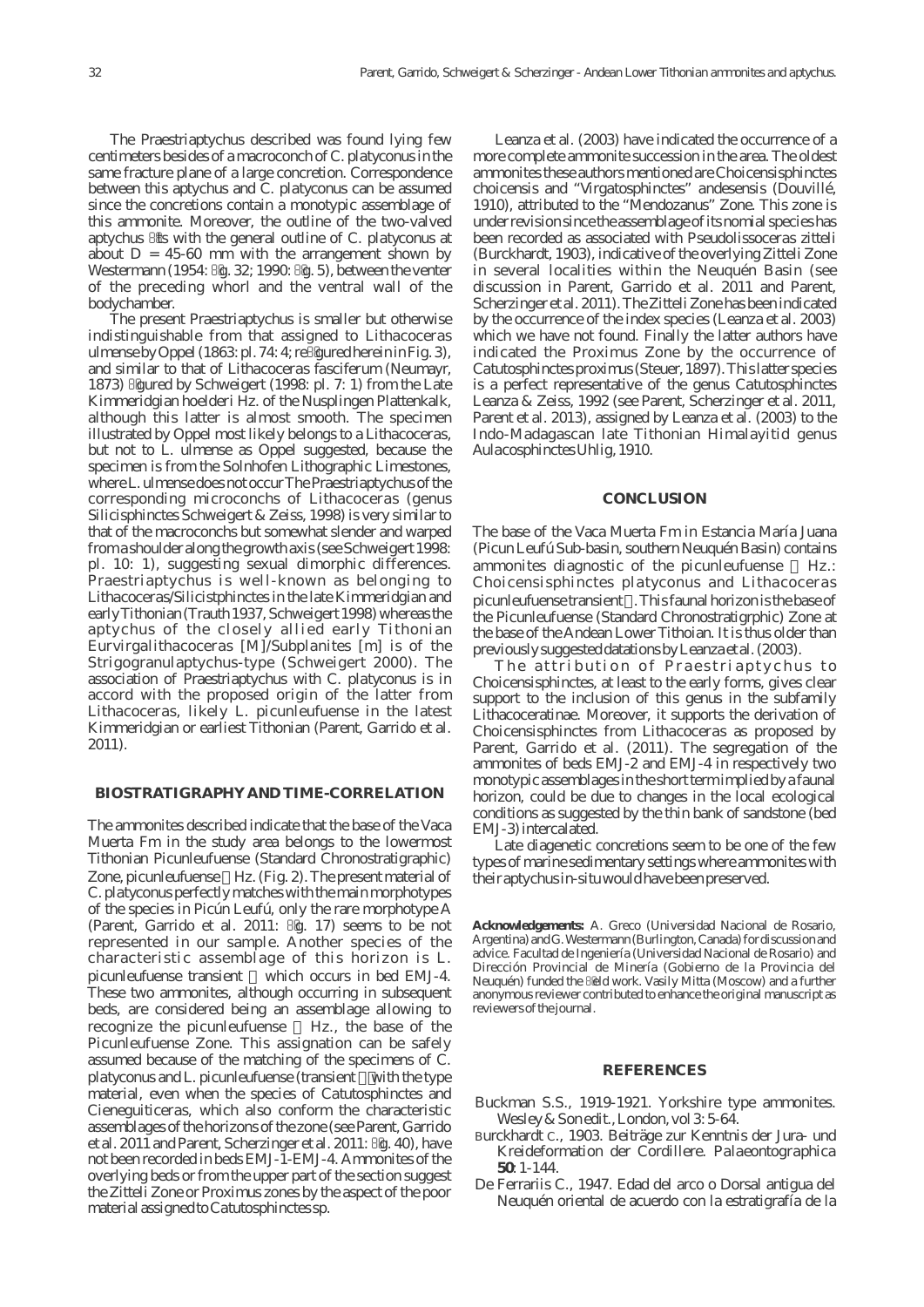zona inmediata. *Revista de la Asociación Geológica Argentina* **2**: 256-283.

- Digregorio J.H., 1972. Neuquén. *In*: A.F. Leanza (*ed*.): Geología Regional Argentina. Academia Nacional de Ciencias (Córdoba): 439-506.
- Douvillé R., 1910. Céphalopodes argentins. *Mémoires de la Société Géologique de France (Paléontologie)* **43**: 5- 24.
- Groeber P., 1918. Edad y extensión de las estructuras de la Cordillera entre San Juan y Nahuel Huapí. *Physis* **4**: 208-240.
- Groeber P., 1929. Líneas fundamentales de la geología del Neuquén, sur de Mendoza y regiones adyacentes. *Boletín de la Dirección General de Minas, Geología e Hidrología* **58**: 1-109.
- Gründel J. & Parent H., 2001. Lower and Middle Tithonian marine gastropods from the Neuquén-Mendoza Basin, Argentina. *Boletín del instituto de Fisiografía y Geología* **71**: 13-18.
- Hall A. & Kennedy W.J., 1967. Aragonite in fossils. *Proceedings of the Royal Society***B168**: 377-412.
- Hyatt A., 1900. Cephalopoda. *In*: K.A. Zittel: Text-book of Paleontology, First English edition, p. 502-604. New York.
- Leanza H.A., 1980. The Lower and Middle Tithonian Fauna from Cerro Lotena, Province of Neuquén, Argentina. *Zitteliana* **5**: 3-49.
- Leanza H.A., 1981. The Jurassic-Cretaceous boundary beds in West Central Argentina and their ammonite zones. *Neues Jahrbuch für Geologie und Paläontologie, Abhandlungen* **161**: 62-92.
- Leanza H.A., 1992. Estratigrafía del Paleozoico y Mesozoico anterior a los Movimientos Intermálmicos en la comarca del Cerro Chachil, provincia del Neuquén. *Revista de la Asociación Geológica Argentina* **45**: 272-299.
- Leanza A.F. & Leanza H.A., 1979. Descripción geológica de la Hoja 37c, Catán Lil, provincia del Neuquén. *Boletín del Servicio Geológico Nacional* **169**: 1-65.
- Leanza H.A. & Hugo C.A., 1997. Hoja Geológica 3969-III, Picún Leufú, Provincias del Neuquén y Río Negro, República Argentina. *Boletín del Instituto de Geología y Recursos Minerales, Servicio Geológico Minero Argentino* **218**: 1-89.
- Leanza H.A., Repol D., Escosteguy L. & Salvarredy M., 2003. Estratigrafía del Mesozoico en la comarca de Fortín Primero de Mayo, Cuenca Neuquina sudoccidental, Argentina. *Servicio Geológico Minero Argentino. Serie Contribuciones Técnicas (Geología)* **1**: 1-21.
- Leanza H.A. & Zeiss A., 1992. On the ammonite fauna of the lithographic Limestones from the Zapala region (Neuquén province, Argentina), with the description of a new genus. *Zentralblatt für Geologi e und Paläontologie*Teil I, Heft 6, **1991**: 1841-1850.
- Marshall J.D. & Pirrie D., 2013. Carbonate concretions explained. *Geology Today* **29**: 53-62.
- Neumayr M., 1873. Die Fauna der Schichten mit *Aspidoceras acanthicum*. *Jahrbuch der Geologischen Reichsanstalt* **5(6)**: 141-257.
- Oppel A., 1858. Die Juraformation Englands, Frankreichs und des südwestlichen Deutschlands. *Jahreshefte des Vereins für vaterländische Naturkunde in Württemberg* **14**: 129-291.
- Oppel A. 1862-1863. III. Über jurassische Cephalopoden.

*Palaeontologische Mithteilungen aus dem Museum des koeniglich Bayerischen Staates* **1**: 127-262.

- Parent H., Myczinski R., Scherzinger, A. & Schweigert, G., 2010. *Cieneguiticeras*, a new genus of Tithonian oppeliids (Ammonoidea, Late Jurassic). *Geobios* **43**: 453-463.
- Parent H., Scherzinger A. & Schweigert G., 2011. The Tithonian-Berriasian ammonite fauna and stratigraphy of Arroyo Cieneguita, Neuquén-Mendoza Basin, Argentina. *Boletín del Instituto de Fisiografía y Geología* **79-81**: 21-94.
- Parent H., Garrido A.C., Schweigert G. & Scherzinger A., 2011. The Tithonian ammontie fauna and stratigraphy of Picún Leufú, southern Neuquén Basin, Argentina. *Revue de Paléobiologie* **30**: 45-104.
- Parent H., Garrido A.C., Schweigert G. & Scherzinger A., 2013. The Tithonian stratigraphy and ammonite fauna of the transect Portada Covunco-Cerrito Caracoles (Neuquén Basin, Argentina). *Neues Jahrbuch für Geologie und Paläontologie Abhandlungen* **269**: 1-50.
- Parent H., Westermann G. & Chamberlain J., in print. Ammonite aptychi: functions and role in propulsion. *Geobios*.
- Schweigert G., 1998. Die Ammonitenfauna des Nusplinger Plattenkalks (Ober-Kimmeridgium, Beckeri-Zone, Ulmense-Subzone, Württemberg). *Stuttgarter Beiträge zur Naturkunde***B267**: 1-61.
- Schweigert G., 2000. Über den Aptychus der mitteljurassischen Ammonitengattung *Kosmoceras*. *Neues Jahrbuch für Geologie und Paläontologie Monatshete* **2000(11)**: 698-704.
- Schweigert G. & Zeiss A., 1998. *Lithacoceras ulmense* (Oppel), eine wichtige Leitart des Ober-Kimmeridgiums. *Neues Jahrbuch für Geologie und Paläontologie Abhandlungen* **211**: 49-73.
- Steinmann G., 1891. Cephalopoda. *In*: G. Steinmann & L. Döderlein (*eds*.): Elemente der Paläontologie. Engelmann, Leipzig: 344-475.
- Stenzel H.B., 1971. Oysters. *In*: R.C. Moore & C. Teichert (*eds*.): Bivalvia. Treatise on Invertebrate Paleontology, Part N (volume 3), Mollusca: 1-4, 953-1224.
- Steuer A., 1897. Argentinische Jura-Ablagerungen. Ein Beitrag zur Kenntnis der Geologie und Paläontologie der argentinischen Anden. *Palaeontologische Abhandlungen* **7 (N.F. 3)**: 129-222.
- Trauth F., 1930. Aptychenstudien. III-V. *Annalen des Naturhistorischen Museums in Wien* **44**: 329-411.
- Trauth F., 1931. Aptychenstudien. VI-VII. *Annalen des Naturhistorischen Museums in Wien* **45**: 17-136.
- Trauth F., 1937. Die Praestriaptychi und Granulaptychi des Oberjura und der Unterkreide. *Paläontologische Zeitschrift* **19**: 134-162.
- Turner J.C.M., 1973. Descripción geológica de la hoja 37ab, Junín de los Andes, provincia del Neuquén. *Boletín del Servicio Nacional Minero Geológico* **138**: 1-86.
- Turner J.C.M., 1976. Descripción geológica de la hoja 36a, Aluminé, provincia del Neuquén. *Boletín del Servicio Geológico Nacional* **145**: 1-79.
- Uhlig V., 1910. Himalayan Fossils. The Fauna of the Spiti Shales. *Memoirs of the Geological Survey of India. Palaeontologica Indica* **15, 4(2)**: 133-306.
- Westermann G.E.G., 1954. Monographie der Otoitidae (Ammonoidea). *Beihefte zum Geologischen Jahrbuch* **15**: 1-364.